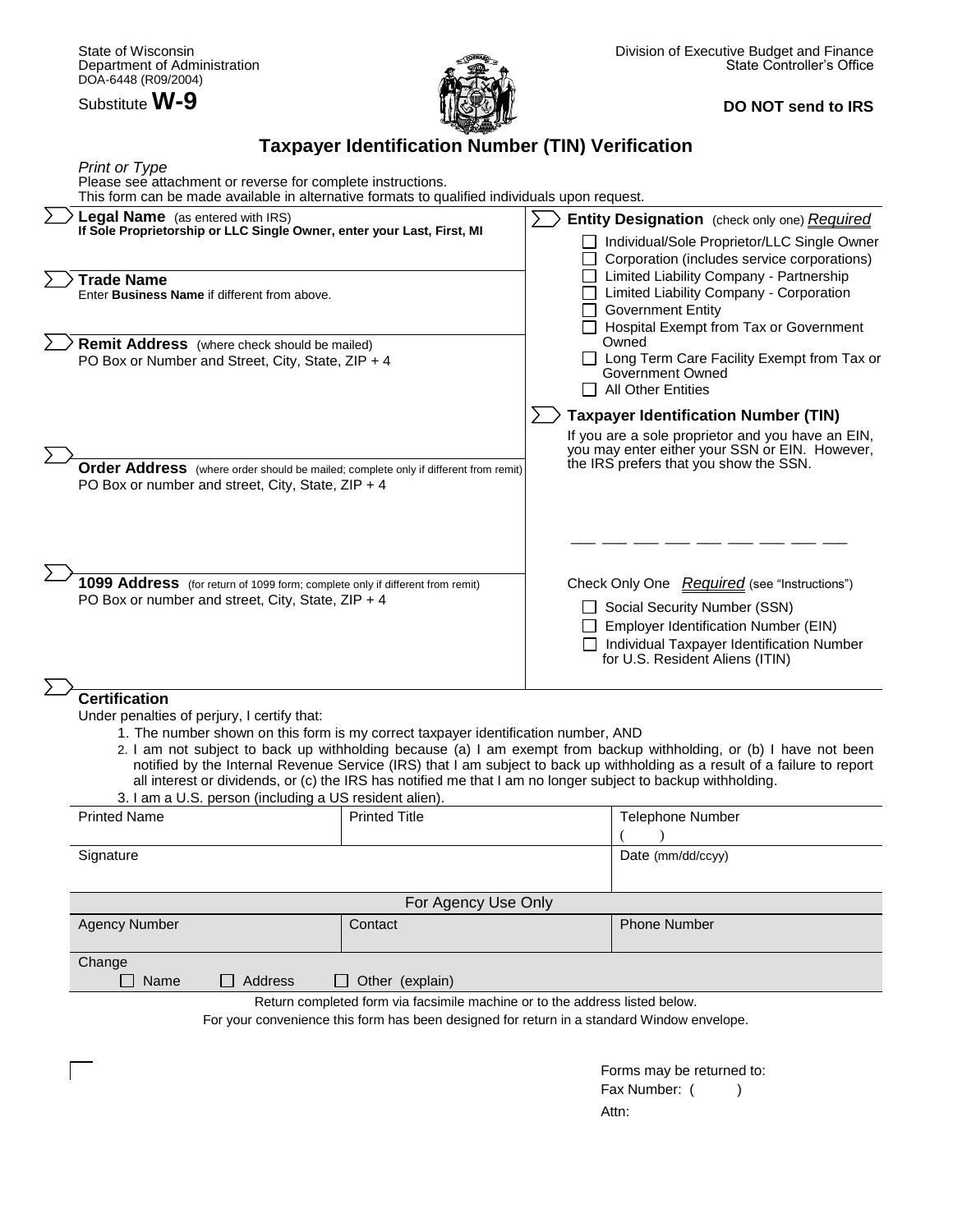# **Instructions for Completing Taxpayer Identification Number Verification (Substitute W-9)**

#### **Legal Name** As entered with IRS

Individuals: Enter Last Name, First Name, MI Sole Proprietorships: Enter Last Name, First Name, MI LLC Single Owner: Enter owner's Last Name, First Name, MI All Others: Enter Legal Name of Business

#### **Trade Name**

Individuals: Leave Blank Sole Proprietorships: Enter Business Name LLC Single Owner: Enter LLC Business Name All Others: Complete only if doing business as a D/B/A

## **Remit Address**

Address where payment should be mailed.

## **Order Address**

Address where order should be mailed. Complete only if different from remit address.

## **1099 Address**

Address where 1099 should be mailed. Complete only if different from remit address.

## **Entity Designation**

Check *ONE* box which describes the type of business entity.

## **Taxpayer Identification Number**

*LIST ONLY ONE:* Social Security Number OR Employer Identification Number *OR* Individual Taxpayer Identification Number. *See "What Name and Number to Give the Requester" at right*.

If you do not have a TIN, apply for one immediately. Individuals use federal form SS-05 which can be obtained from the Social Security Administration. Businesses and all other entities use federal form SS-04 which can be obtained from the Internal Revenue Service.

## **Certification**

You must cross out item 2 above if you have been notified by the IRS that you are currently subject to backup withholding because you have failed to report all interest and dividends on your tax return. For real estate transactions, item 2 does not apply. For mortgage interest paid, acquisition or abandonment of secured property, cancellation of debt, contributions to an individual retirement arrangement (IRA), and generally, payments other than interest and dividends, you are not required to sign the Certification, but you must provide your correct TIN.

#### **Privacy Act Notice**

Section 6109 requires you to furnish your correct TIN to persons who must file information returns with the IRS to report interest, dividends, and certain other income paid to you, mortgage interest you paid, the acquisition or abandonment of secured property, or contributions you made to an IRA. The IRS uses the numbers for

identification purposes and to help verify the accuracy of your tax return. You must provide your TIN whether or not you are required to file a tax return. Payers must generally withhold 29% of taxable interest, dividend, and certain other payments to a payee who does not furnish a TIN to a payer. Certain penalties may also apply.

#### **What Name and Number to Give the Requester**

| For this type of account:                                                                                                                                                                                 | Give name and SSN of:                                                                              |  |
|-----------------------------------------------------------------------------------------------------------------------------------------------------------------------------------------------------------|----------------------------------------------------------------------------------------------------|--|
| 1. Individual                                                                                                                                                                                             | The individual                                                                                     |  |
| 2. Two or more individuals (joint<br>account)                                                                                                                                                             | The actual owner of the account<br>or, if combined funds, the first<br>individual no the account 1 |  |
| 3. Custodian account of a minor<br>(Uniform Gift to Minors Act)                                                                                                                                           | The minor 2                                                                                        |  |
| 4. a. The usual revocable savings<br>trust (grantor is also trustee)                                                                                                                                      | The grantor-trustee 1                                                                              |  |
| b. So-called trust account that<br>is not a legal or valid trust<br>under state law                                                                                                                       | The actual owner 1                                                                                 |  |
| 5. Sole proprietorship or Single-<br>Owner LLC                                                                                                                                                            | The owner <sup>3</sup>                                                                             |  |
| For this type of account:                                                                                                                                                                                 | Give name and EIN of:                                                                              |  |
| 6. Sole Proprietorship or Single-<br>Owner LLC                                                                                                                                                            | The owner <sup>3</sup>                                                                             |  |
| 7. A valid trust, estate, or pension<br>trust                                                                                                                                                             | Legal entity <sup>4</sup>                                                                          |  |
| 8. Corporate or LLC electing<br>corporate status on Form<br>8832                                                                                                                                          | The corporation                                                                                    |  |
| 9. Association, club, religious,<br>charitable, educational, or<br>other tax-exempt organization                                                                                                          | The organization                                                                                   |  |
| 10. Partnership or multi-member<br><b>LLC</b>                                                                                                                                                             | The partnership                                                                                    |  |
| 11. A broker or registered<br>nominee                                                                                                                                                                     | The broker or nominee                                                                              |  |
| 12. Account with the Department<br>of Agriculture in the name of a<br>public entity (such as a state<br>or local government, school<br>district or prison) that receives<br>agricultural program payments | The public entity                                                                                  |  |

1 List first and circle the name of the person whose number you furnish. If only one person on a joint account has an SSN, that person's number must be furnished.

4 List first and circle the name of the legal trust, estate, or pension trust. (Do not furnish the TIN of the personal representative or trustee unless the legal entity itself is not designated in the account title.)

**NOTE:** If no name is circled when more than one name is listed, the number will be considered to be that of the first name listed.

 $2$  Circle the minor's name and furnish the minor's SSN.

<sup>3</sup> **You must show your individual name**, but you may also enter your business or "DBA" name. You may use either your SSN or EIN (if you have one).